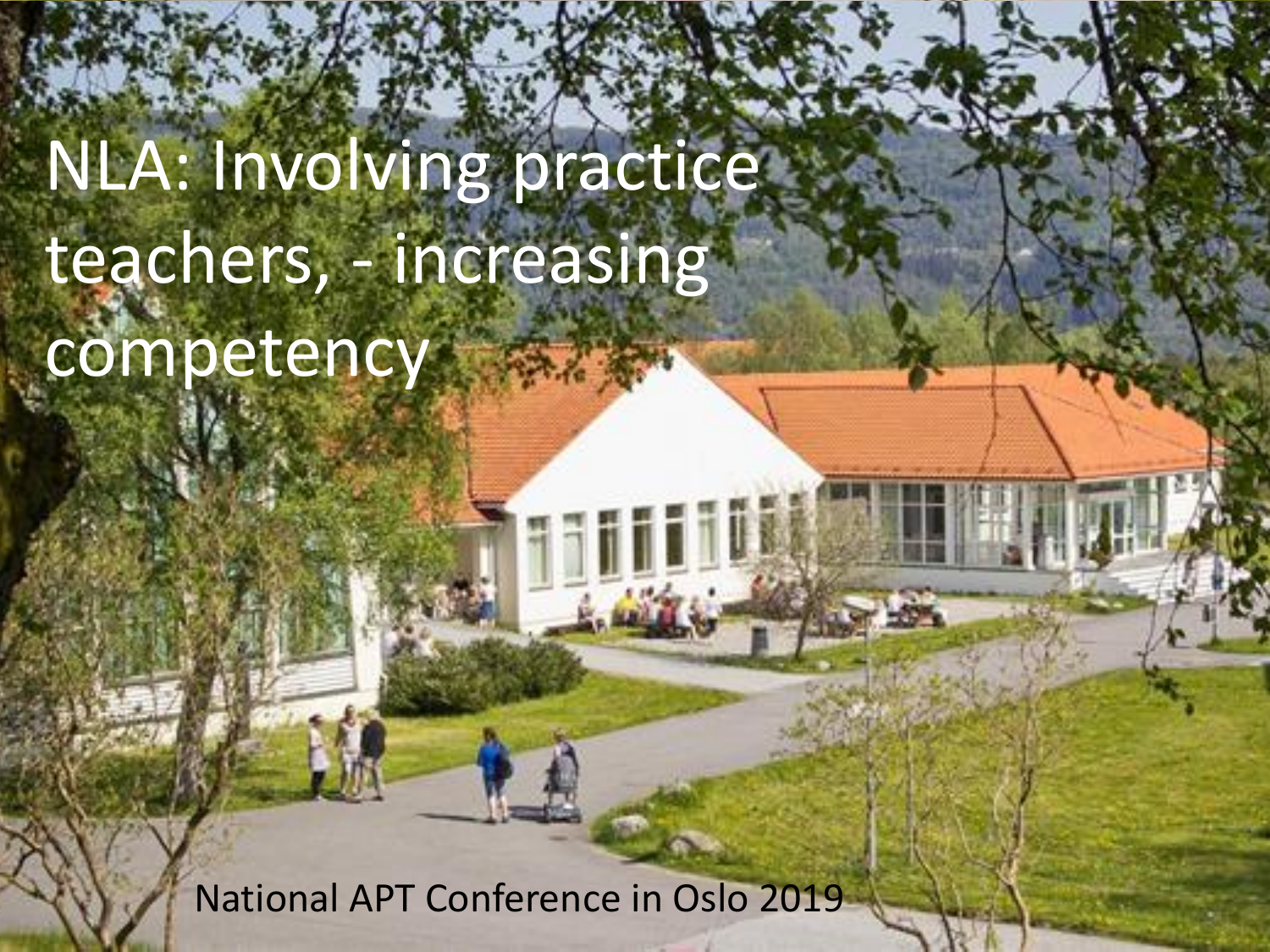#### **NLA College Organization of teaching practice**

#### Example from the first year (GLU 1)

- $\checkmark$  Autumn: 5 days of observation and 6 days of teaching
- $\checkmark$  Spring: 14 days of teaching

| <b>Practice at NLA (3x)</b>       | <b>Students and practice</b><br>administration |
|-----------------------------------|------------------------------------------------|
| Meeting before teaching practice. | Students, practice teachers and                |
| <b>Location: NLA</b>              | teachers from NLA                              |
| Practicing teaching.              | 4 students i each group and a                  |
| Location: Schools of practice     | teacher from NLA                               |
| Meeting after teaching practice.  | Students, practice teachers and                |
| <b>Location: NLA</b>              | teachers from NLA                              |
|                                   |                                                |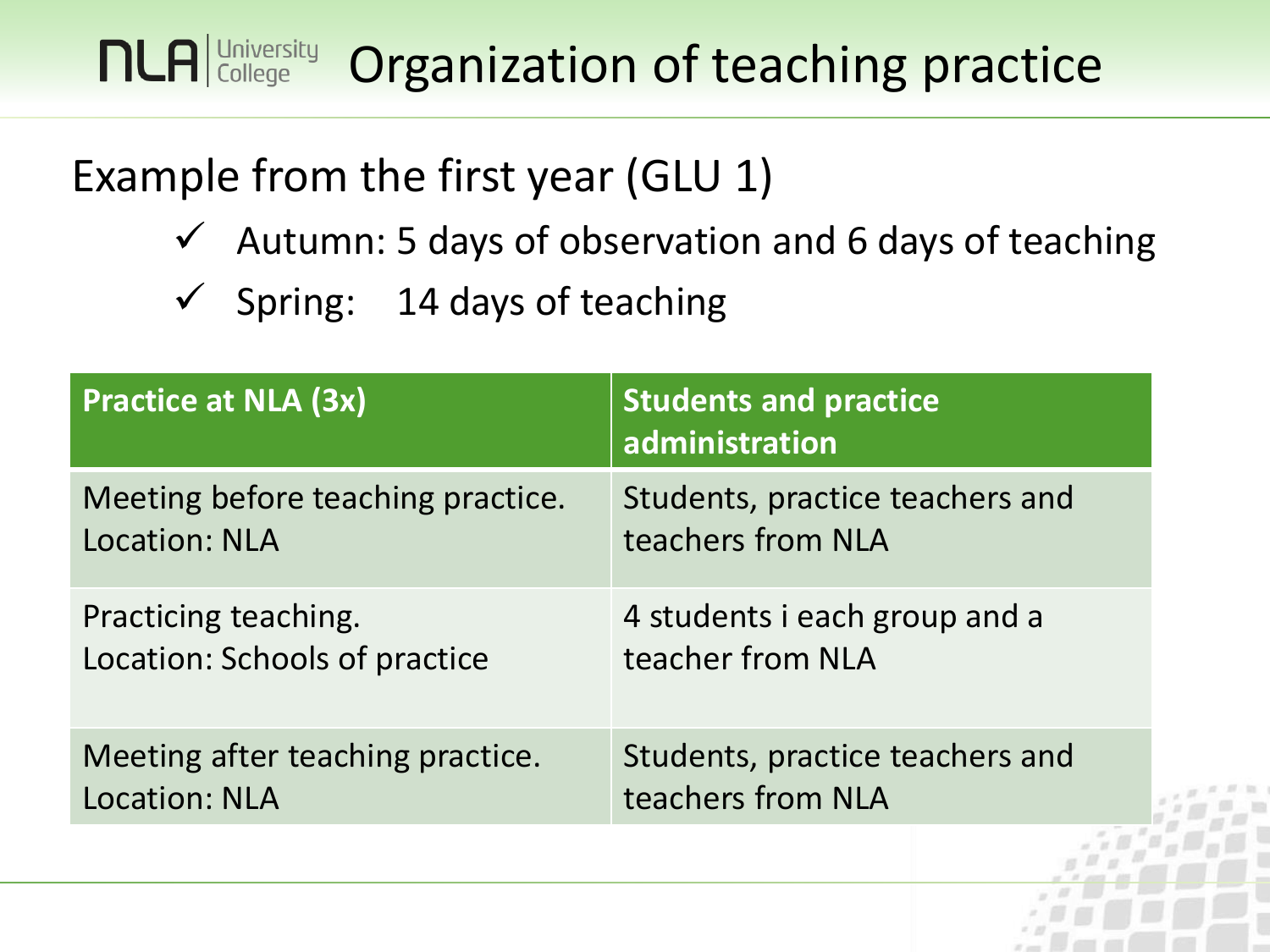## Education in pedagogical mentoring/supervision

- $\checkmark$  All practice teachers are offered 30 (Module 1 and Module 2) + 30 (Module 3 and Module 4) credits. In Bergen the first 30 ECTE are free, in Oslo all 60 ECTE are free.
- $\checkmark$  2019-2020: Modules 1 and 2 are offered in Bergen and in Oslo
- $\checkmark$  60,5 % of the practice teachers in Bergen have credits in pedagogical mentoring, and 64 % in Oslo.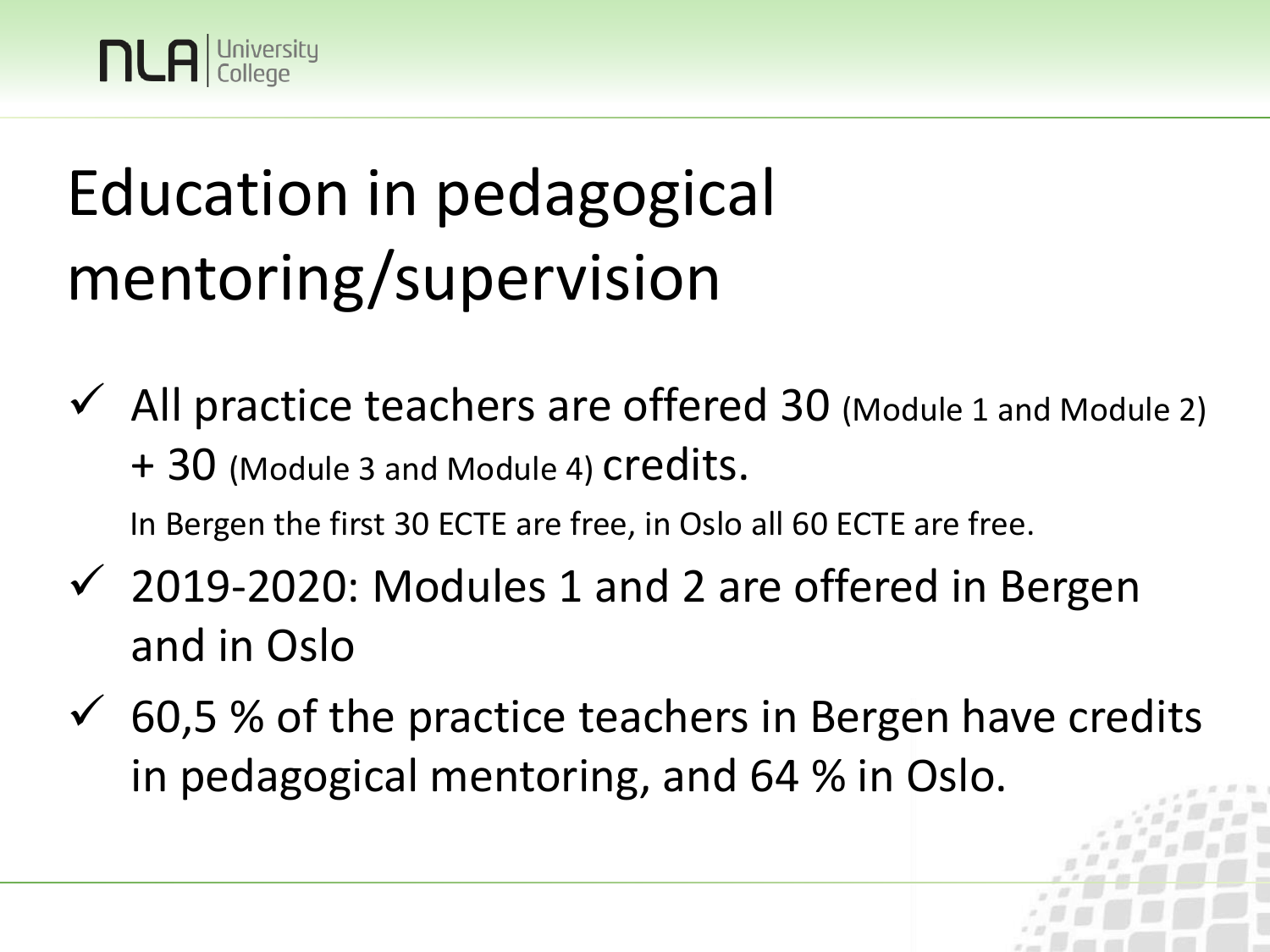

## Future plans:

- $\checkmark$  To offer courses in philosophy of science and research methods to practice teachers in «Cycle two»
- $\checkmark$  Encourage practice teachers and NLA teachers/researchers to collaborate on research and mutual developmental projects
- $\checkmark$  The development of Teacher Education Schools (LU skoler) is important for future collaboration